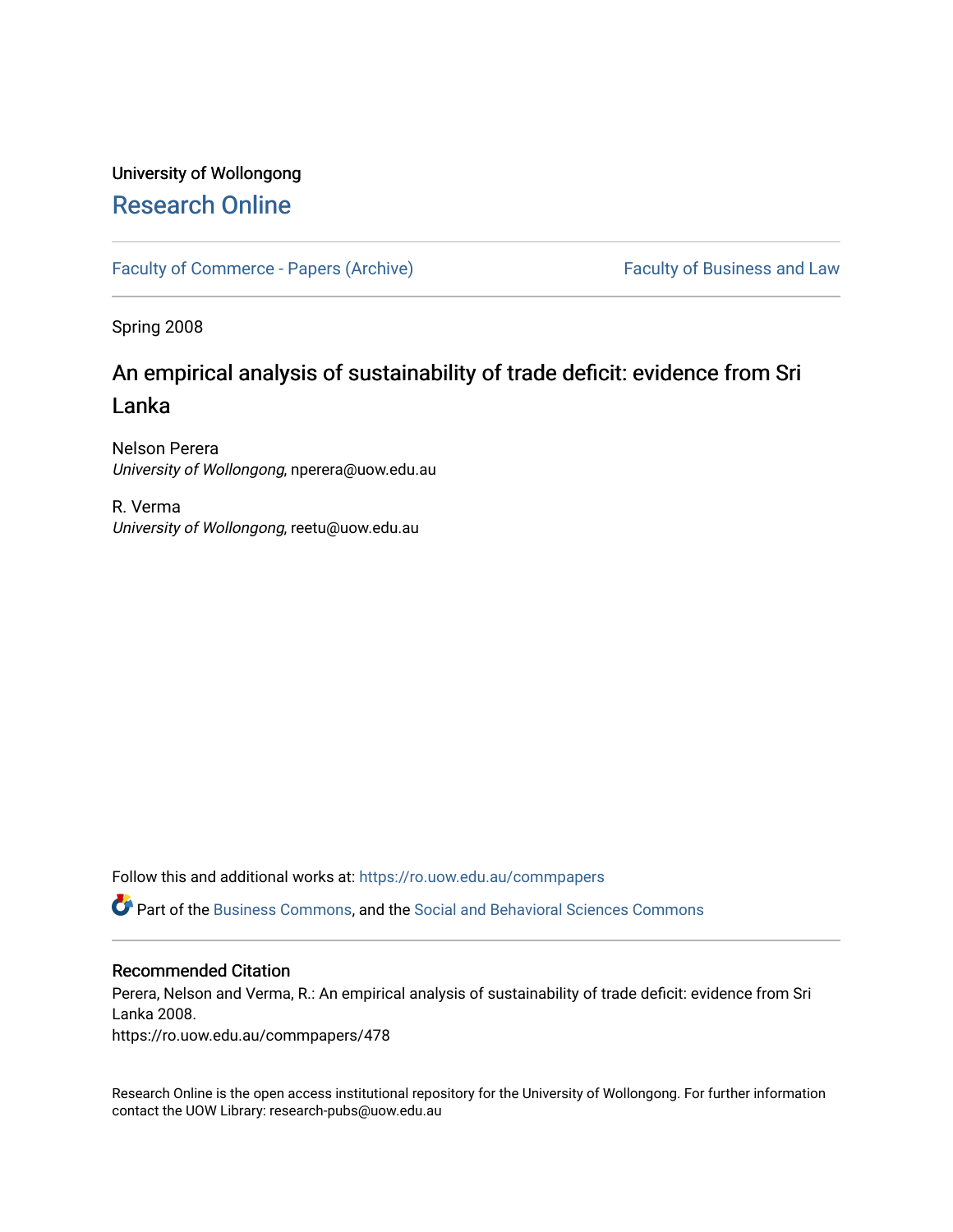## An empirical analysis of sustainability of trade deficit: evidence from Sri Lanka

## **Abstract**

In this paper, the long-run relationship between Sri Lankan exports and imports during the period 1950 to 2006 is examined using unit root tests and cointegration techniques that allow for an endogenously determined structural break. The results failed to support the existence of a long-run equilibrium between exports and imports in Sri Lanka. This finding questions the effectiveness of Sri Lanka's current long-term macroeconomic policies and suggests that Sri Lanka is in violation of its international budget constraint.

## Keywords

Trade Deficit, Unit root, Structural Breaks, Cointegration, Sri Lanka

## **Disciplines**

Business | Social and Behavioral Sciences

## Publication Details

This article was originally published as Perera, N and Verma, R, An empirical analysis of sustainability of trade deficit: evidence from Sri Lanka, International Journal of Applied Econometrics and Quantitative Studies, 5(1), 2008, 71-92.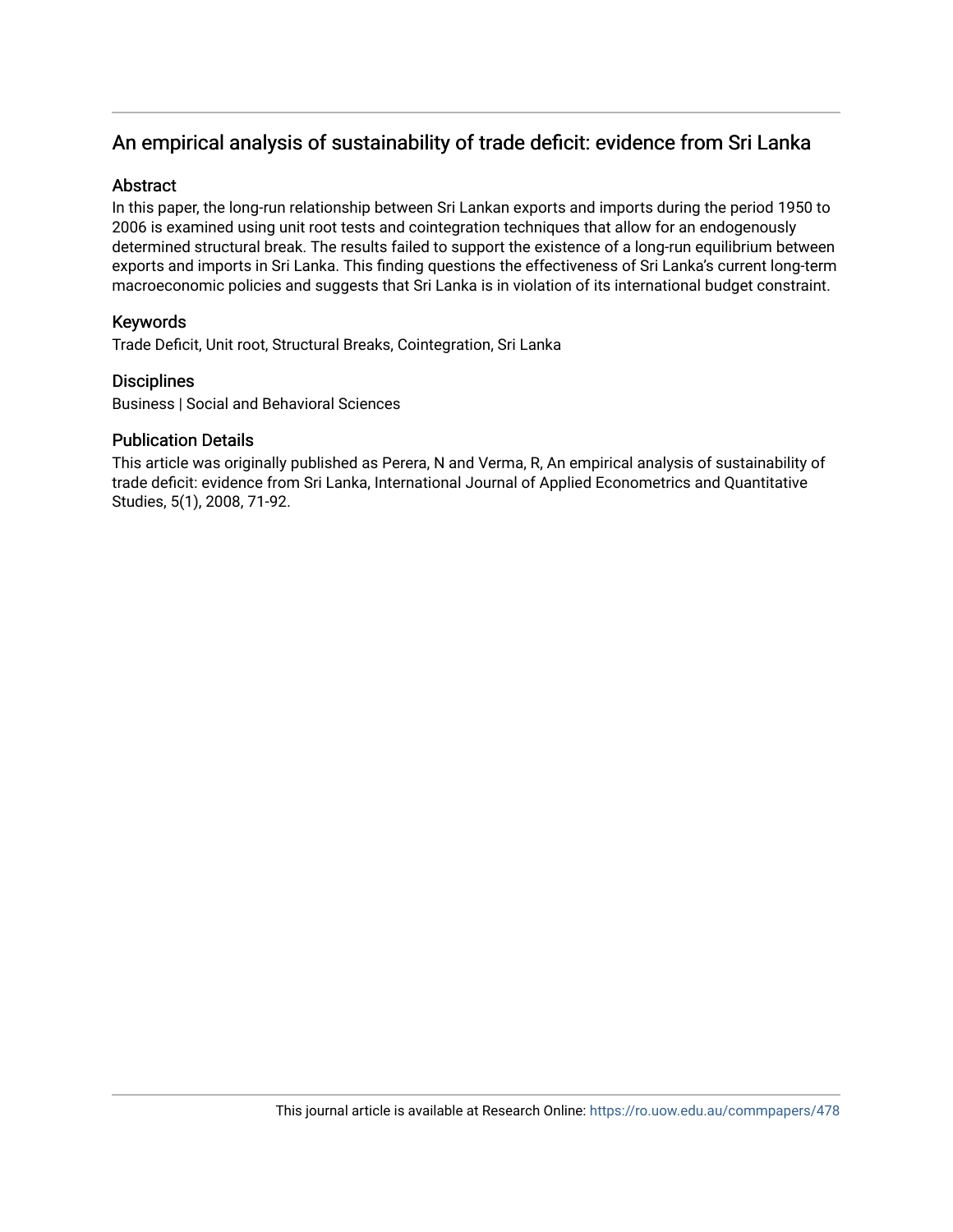## **AN EMPIRICAL ANALYSIS OF SUSTAINABILITY OF TRADE DEFICIT: EVIDENCE FROM SRI LANKA**

Nelson Perera Graduate School of Business

Reetu Verma

School of Economics

E-mail: nelson\_perera@uow.edu.au reetu@uow.edu.au

> Phone: 61 2 42213666 Fax: 61 2 42213725

University of Wollongong Northfields Avenue Wollongong NSW 2500 Australia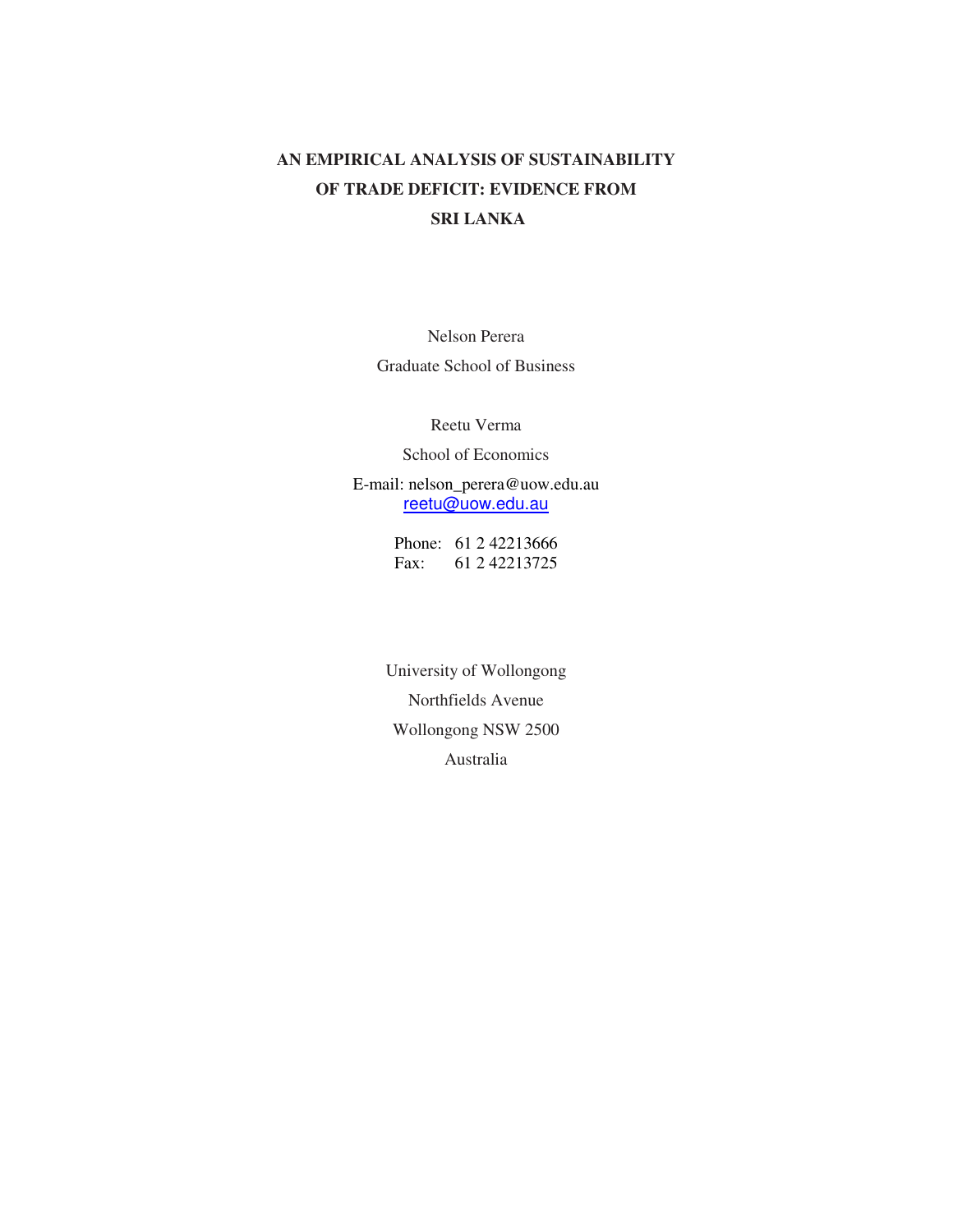## **ABSTRACT**

In this paper, the long-run relationship between Sri Lankan exports and imports during the period 1950 to 2006 is examined using unit root tests and cointegration techniques that allow for an endogenously determined structural break. The results failed to support the existence of a long-run equilibrium between exports and imports in Sri Lanka. This finding questions the effectiveness of Sri Lanka's current long-term macroeconomic policies and suggests that Sri Lanka is in violation of its international budget constraint.

**Keywords:** Trade Deficit, Unit root, Structural Breaks, Cointegration, Sri Lanka **JEL Classifications:** C12, C22, F14, F32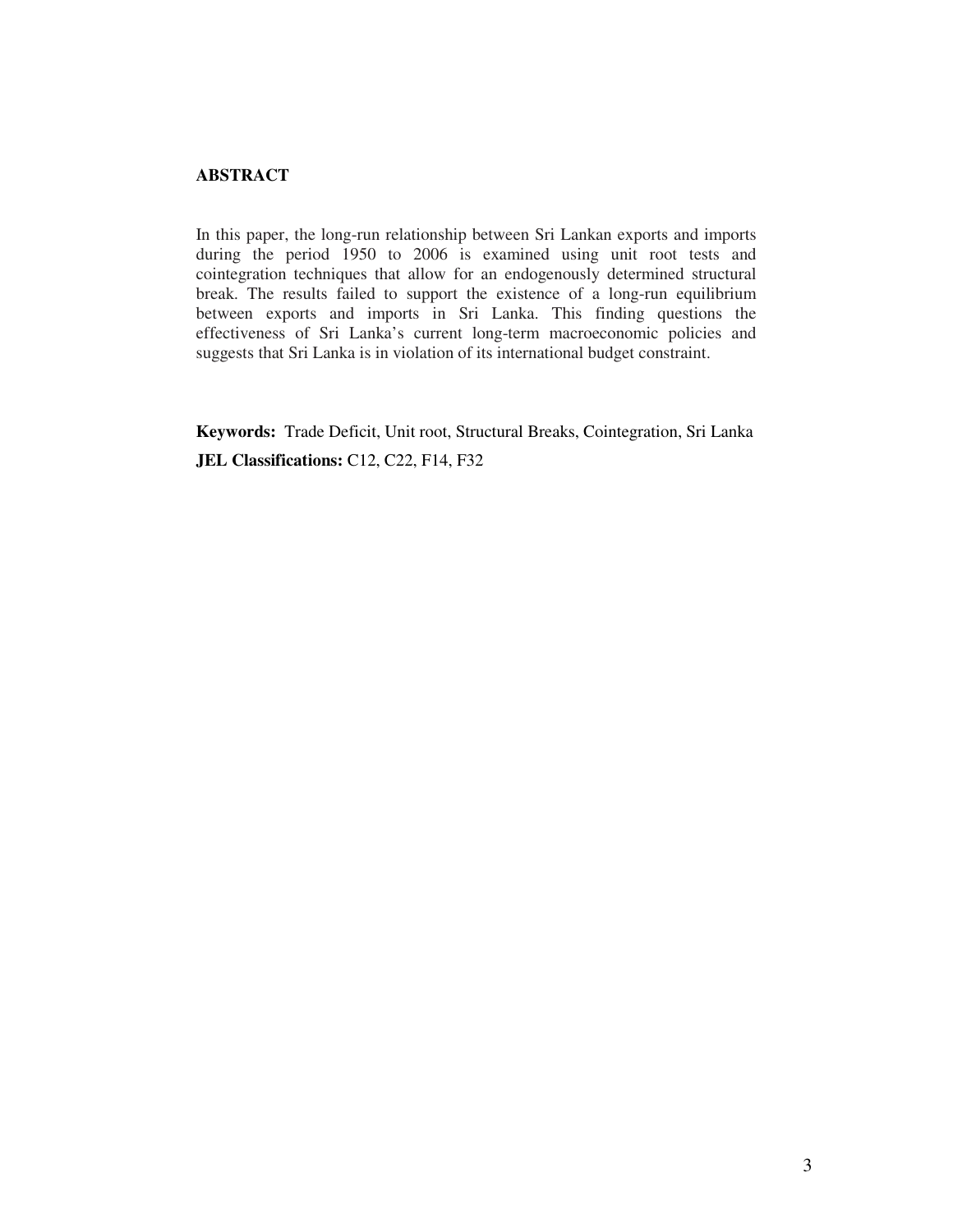#### **1. Introduction**

The existence of cointegration or the long-run equilibrium relationship between exports and imports has been empirically tested by many researchers. These include Arize (2002); Bahmani-Oskooee (1994); Bahmani-Oskooee and Rhee (1997); Herzer and Felcitas (2006); Irandoust and Ericsson (2004); and Narayan and Narayan (2005). Cointegration between exports and imports implies that trade deficits are only a short-term phenomena and thus sustainable in the long-run. As the macroeconomic policies have been effective in bringing exports and imports into a long-run equilibrium, it can be said that countries are not in violation of their international budget constraint.

The objective of this study is to investigate whether cointegration or a long-run equilibrium relationship exists between exports and imports in Sri Lanka. Sri Lanka is an interesting case study because it was the first South Asian country to embark on trade liberalisation as early as 1978 and, despite changes in government and internal conflict; liberal economic policies have been continually followed for the last 30 years. The approach adopted in the paper is different to previous studies in two ways. Firstly, we use annual data rather than quarterly data. Secondly, we use recently developed unit root and cointegration tests that allow for an endogenously determined structural break in individual time series and the long-run relationship between exports and imports. In the next section of this paper we provide a brief note on the behaviour of exports and imports in Sri Lanka during the period 1950 to 2006. This will be followed by the theoretical rationale for investigating whether exports and imports are cointegrated in section 3. Following this, we explain the econometric methodology and discussion on the empirical results, in section 4, and our conclusions are presented in the final section.

#### **2. Trends in Exports and Imports in Sri Lanka 1950-2006**

In early period of the decade following 1950, nearly 90 per cent of exports from Sri Lanka consisted of tea, rubber and coconut while rice accounted for 25 per cent of imports. The import of rice and other food imports were necessary to maintain the food subsidy scheme promoted by the state. As a result of population growth, imports of those items continued to grow faster rate than exports. The situation was further worsened by the continuing decline of terms of trade. The net result was imports into Sri Lanka were always higher than exports<sup>1</sup> as can be seen from Figure 1. As a result, successive governments, opted for selective import controls which were intended, in the first instance, as a protective measure but which ended up encouraging and protecting particular industries and firms (Cuthbertson and Athukorala: 1991: page 328). Even for the period 1961 to 1977, the government attempted to control imports simply by adding further restrictions typically in the form of permits and licenses. Permission to import was granted to specific agencies and ceilings were placed on goods that could be imported. In addition to tariff restrictions, restrictions on foreign exchange transactions also played a roll in limiting imports. Given the low commodity prices in the world market and lack of industrial production for export market, exports from Sri Lanka did not grow fast enough to match the growth of imports.

<u>.</u>

<sup>1</sup> For a discussion on those points, see Kelegama (2006).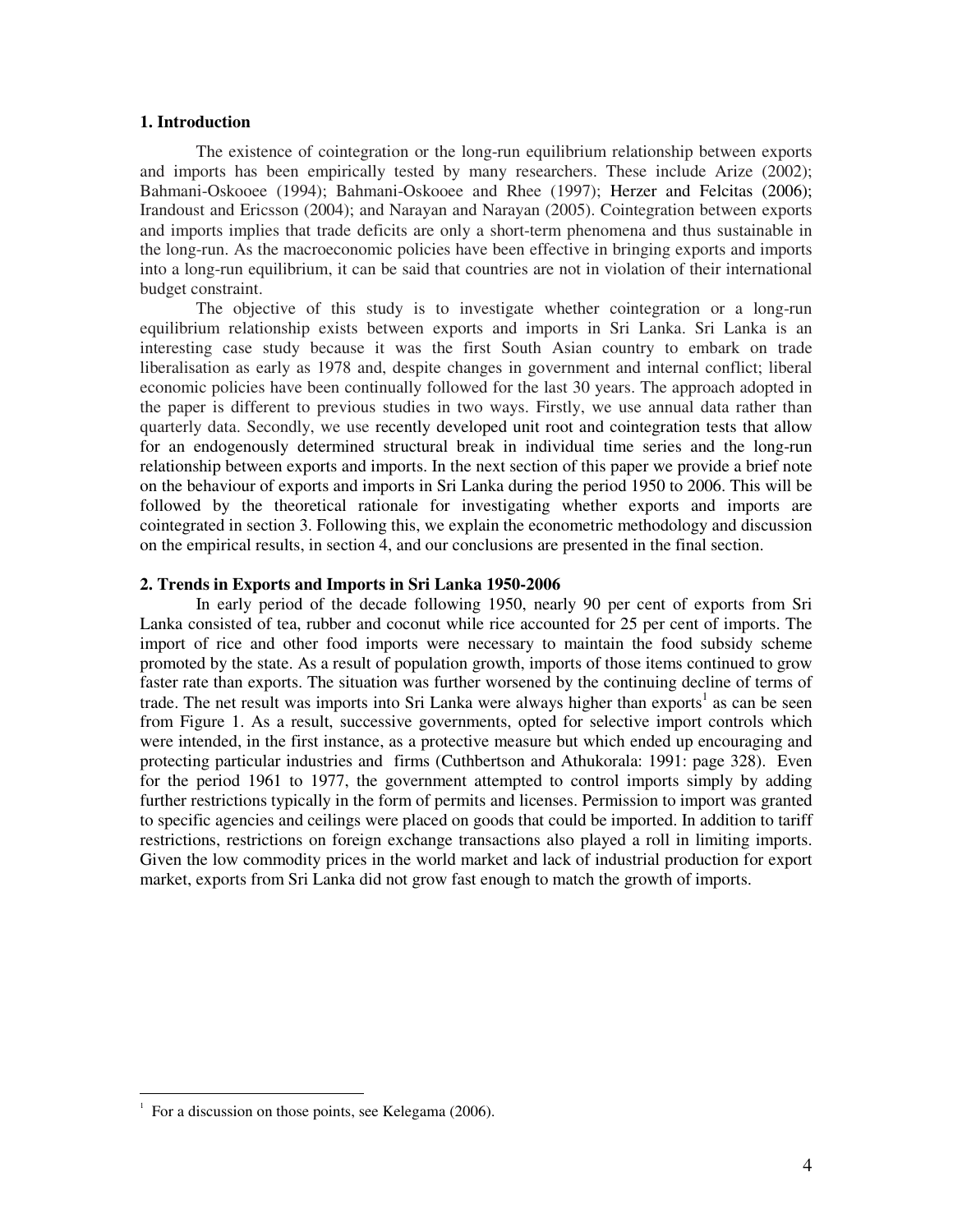

Figure 1: Exports and Imports in Sri Lanka :1950-2006

The period since 1977 can be classified as a more liberal period when all restrictions on trade and transactions were abolished<sup>2</sup>. During this period, imports have continued to grow at a faster rate than exports, and trade balance has always been in deficit. However, with the composition of exports shifting to more industrial exports, this has reduced the dependence on the traditional exports of tea, rubber and coconut.

#### **3. Theoretical Foundations**

Husted (1992) provides a testable model for a small open economy which has the following key features: absence of government; ability to produce and export a composite good; with consumers having access to international funds implying a long-run relationship between exports and imports.

Husted starts with the individual current period budget constraint as follows:

$$
C_0 = Y_0 + B_0 - I_0 - (1+r)B_{-1}
$$
 (1)

where  $C_0$ ,  $Y_0$ ,  $B_0$ ,  $I_0$  and r are the current consumption, output, international borrowing, investment, and a one period interest rate, respectively; and  $(1 + r)B_{-1}$  is the initial debt size. Husted makes several assumptions in deriving the following testable model. One of them is that interest rate is stationary with mean r:

<sup>&</sup>lt;sup>2</sup> For the details on policy measurers implemented during the period, see Jayewardene et al. (1987) and Athukorala and Jayasuriya (1994).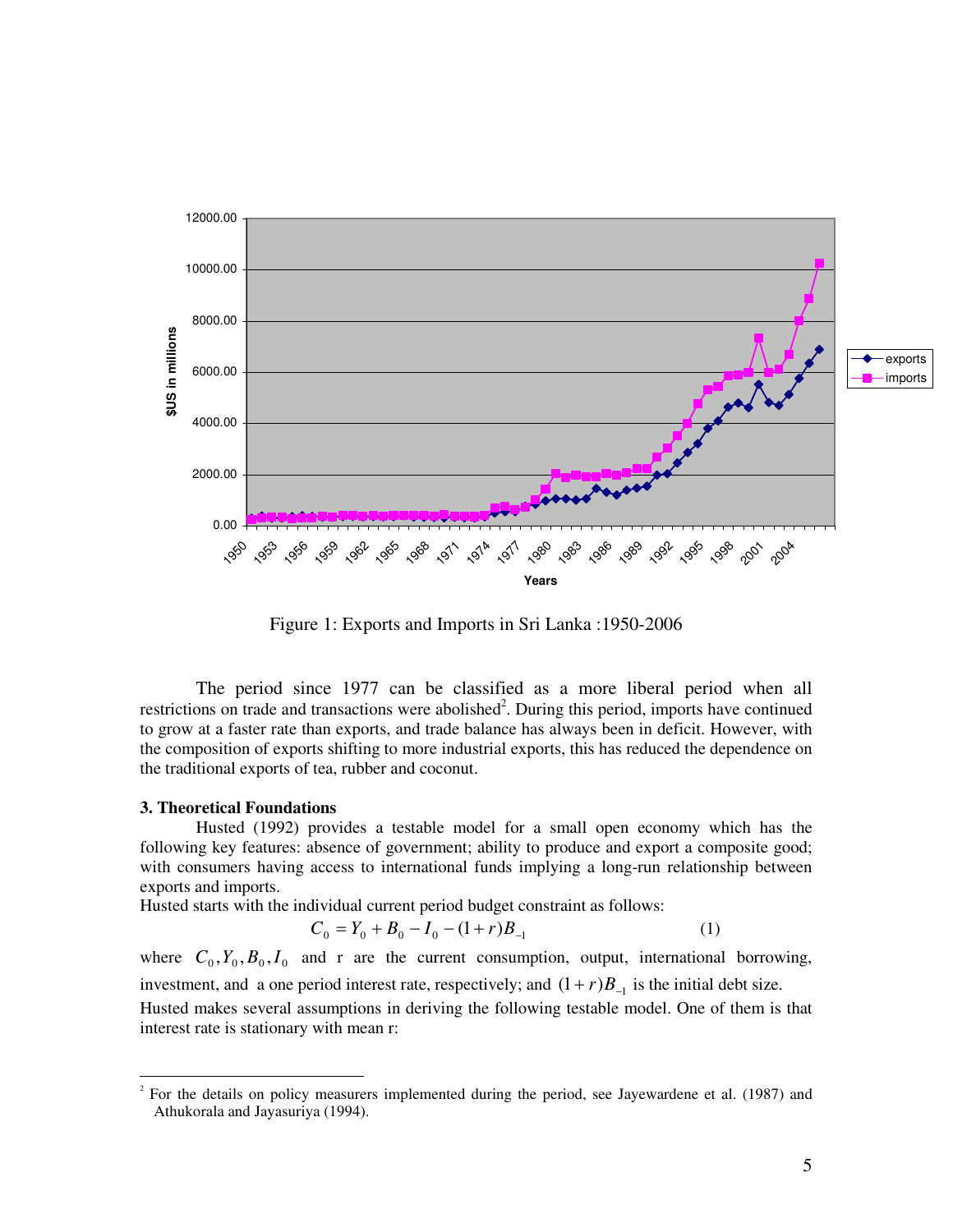$$
X_t = \alpha + \delta M_t + \varepsilon_t \tag{2}
$$

where  $X_t$  is the exports of goods and service; and  $M_t$  is the imports of goods and services. For the necessary and sufficient condition for the inter-temporal budget constraint of the country to hold, we require that  $\delta = 1$  and  $e_t$  is stationary. It follows, that expression (2) provides an idealized framework for determining the sustainability of a current account deficit or surplus. In the event this proviso is not met, it would indicate that the economy is not functioning properly and fails to satisfy its budget constraint, and therefore, is expected to default on its debt (Hakkio and Rush, 1991).

Husted (1992) tests for cointegration between exports and imports in the US plus interest payments abroad and finds no evidence of cointegration for the 1960-1989 period. An analysis of subsamples and with structural break in 1983 supports cointegration. Fountas and Wu (1999) test the sustainability of the current account for United States. Using quarterly data for the period 1967—1989 and 1967-1994, they found that the series are not cointegrated and current accounts are not sustainable. Apergis et al. (2000) test for the sustainability of the Greek current account with annual data for the period 1960-1994. They found that the Greek current account deficit was sustainable. Bahmani-Oskooee (1994) used cointegration techniques to investigate the long-run relationship between exports and imports for Australia. He found evidence of cointegration and concluded that Australian exports and imports will converge in the long-run. Quarterly data was used by Bahmani-Oskooee and Rhee (1997) to model exports and imports for Korea. They found evidence of cointegration and also that the coefficient on exports was positive. Using quarterly data for the period 1973-1998 for 50 OECD and developing countries, Arize (2002) found that for 35 of the 50 countries, there was evidence of cointegration between exports and imports. He also found that 31 of the 35 countries had a positive export coefficient. Tang (2003) used the bounds testing approach to investigate the presence of the relationship between exports and imports for five ASEAN economies<sup>3</sup>. He found that exports and imports are cointegrated for Malaysia and Singapore only. Narayan and Narayan (2004) found that a long-run relationship exists between exports and imports for Fiji and PNG using the bounds testing approach. They also found that coefficient on exports is unity only in the case of Fiji. On the basis of Johansen's technique, Irandoust and Ericsson (2004) found that there is a cointegration relationship between imports and exports of Germany, Sweden and the USA; but there is no cointegration relationship for the UK. Shiraz and Manap (2005) do not reject the null of no cointegration between exports, imports and real output in Sri Lanka. Narayan and Narayan (2005) investigate whether there is a long-run relationship (cointegration) between exports and imports for 22 least developed countries (LDCs) using the bounds testing approach to cointegration. Their results indicate that exports and imports are cointegrated only for six out of the 22 countries. Herzer and Felcitas (2006) conclude that there is long-run equilibrium between exports and imports in Chile.

 $\overline{a}$ 

<sup>&</sup>lt;sup>3</sup> Indonesia, Malaysia, Philippines, Singapore and Thailand.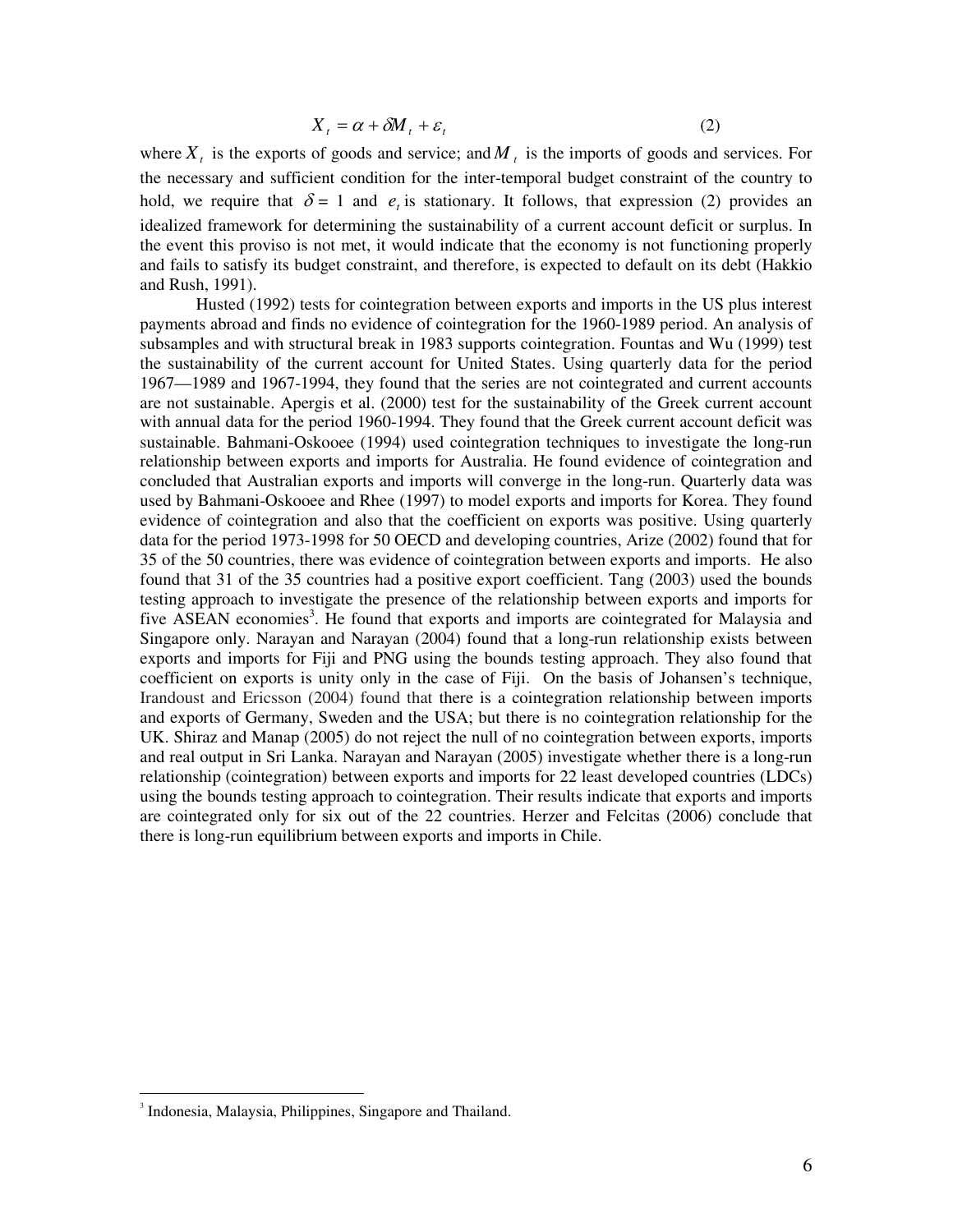#### **4. Econometric Methodology and Empirical Testing**

#### *Unit Root Tests*

Most existing studies examine the stationary properties of variables by using the Augmented Dickey Fuller (ADF) (1979, 1981) or Philip-Perron (1988) unit root tests. A problem with these tests is that neither test allows for the possibility of a structural break. Perron (1989) argued that in the presence of a structural break, the standard ADF tests are biased towards the non-rejection of the null hypothesis. It should be noted that in Perron (1989) procedure, dating of the potential break is assumed to be known *a priori* in accordance with the underlying asymptotic distribution theory. Here the standard Dickey-Fuller procedure is extended whereby test statistics are constructed by adding dummy variables representing different intercepts and slopes.

However, Christiano (1992) criticized Perron's known assumption of the break date as "data mining". Christiano argued that the data based procedures are typically used to determine the most likely location of the break and this approach invalidates the distribution theory underlying conventional testing (Glynn et. al). Since then, several studies have been developed using different methodologies for endogenising the break date. Some of these include Banerjee et al. (1992), Zivot and Andrews (1992), Perron (1997) and Lumsdaine and Papell (1998). These studies have shown that bias in the conventional unit root tests can be reduced by endogenously determining the time of the structural break.

Perron (1997) proposed a class of test statistics which allows for two different forms of structural break: the Innovational Outlier (IO) model where changes are assumed to take place gradually; and the Additive Outlier (AO) model, which allows for the structural change to take place instantaneously;

The IO model allows for a gradual change in the intercept (IO1) and gradual changes in both the intercept and the slope of the trend function (IO2) such that:

IO1: 
$$
x_t = \mu + \theta DU_t + \beta t + \delta D(T_b)_t + \alpha x_{t-1} + \sum_{i=1}^{K} c_i \Delta x_{t-i} + e_t
$$
 (3)

IO2: 
$$
x_t = \mu + \theta DU_t + \beta t + \gamma DT_t + \delta D(T_b)_t + \alpha x_{t-1} + \sum_{i=1}^{K} c_i \Delta x_{t-i} + e_t
$$
 (4)

where  $T_b$  denotes the time of break  $(1 < T_b < T)$  which is unknown,  $DU_t = 1$  if  $t > T_b$  and zero otherwise,  $DT_t = T_t$  if  $t > T_b$  and zero elsewhere,  $D(T_b) = 1$  if  $t = T_b + 1$  and zero otherwise,  $x_t$ is any general ARMA process and  $e_t$  is the residual term assumed white noise. The unit root null is rejected if the absolute value of the t-statistic for testing  $\alpha =$ l is greater than the corresponding critical value. The time of structural break  $(T_b)$  can be determined by two methods as suggested by Perron (1997). The first approach is where equations (3) or (4) are sequentially estimated assuming different T<sub>b</sub> with T<sub>b</sub> chosen to minimize the t-ratio for  $\alpha$  =1. In the second approach, T*b* is chosen from among all other possible break point values to minimize the t-ratio on the estimated slope coefficient  $(\gamma)$ .

Data-dependent method proposed by Perron (1997) is used to determine the truncation lag parameter  $(k)$ . The optimum  $k$  (or  $k^*$ ) is selected such that the coefficient on the last lag in an autoregression of order  $k^*$  is significant and that the last coefficient in an autoregression of order greater than k\* is insignificant, up to a maximum order *k* (Perron, 1997).

The third model is the Additive Outlier (AO) model. In contrast to the gradual change in the IO model, the AO model assumes structural changes take place instantaneously; that is it allows for a sudden and rapid change in the trend function. When considering the AO model for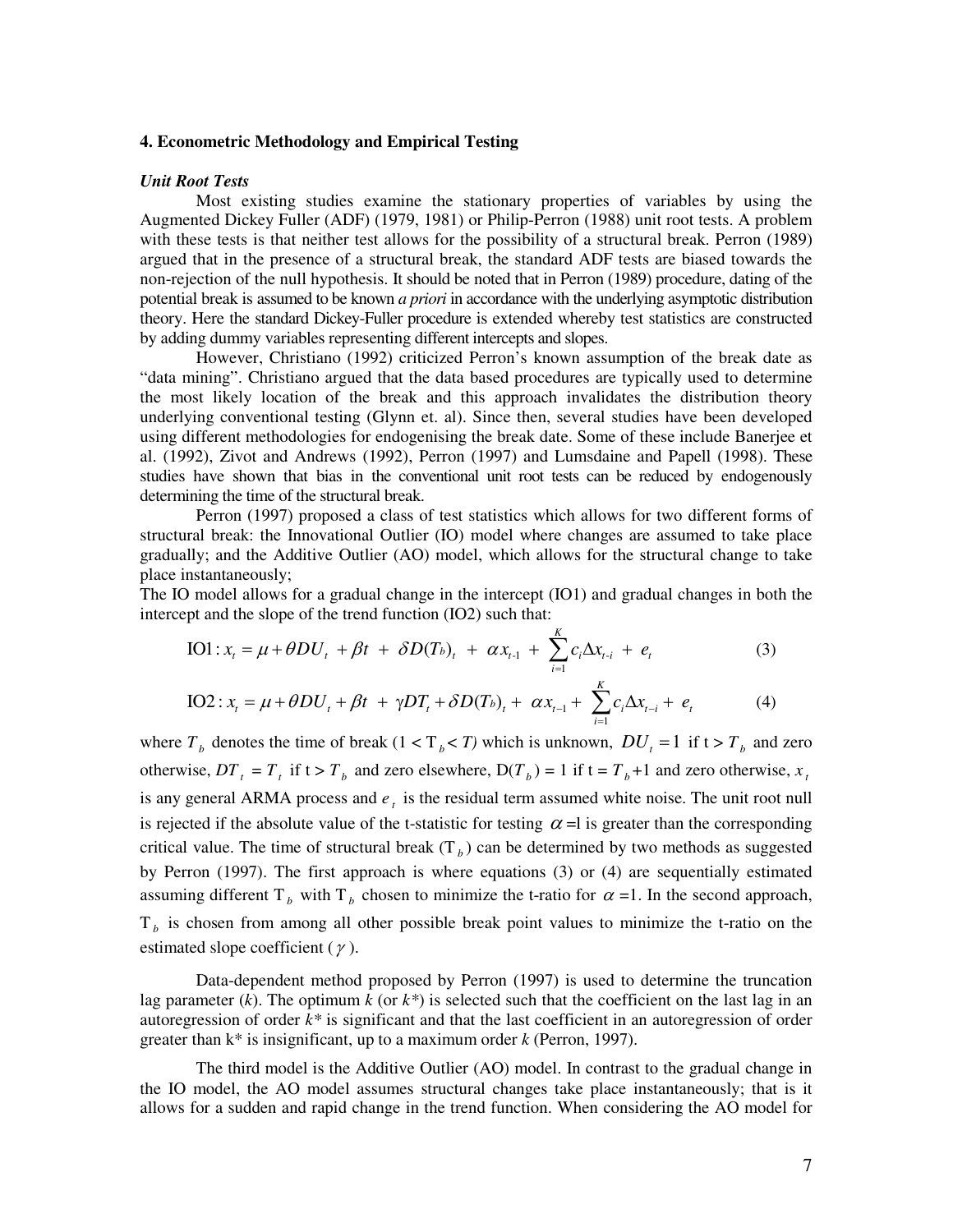testing a unit root, a two-step procedure is used. First the series is detrended using the following regression:

$$
\underline{y}_{i} = \mu + \beta_{i} + \gamma DT_{i}^{*} + \underline{\tilde{y}}_{i}
$$
\n(5)

where  $\tilde{y}_t$  is the detrended series and  $DT_t^* = 1(t - T_b)$  if  $t > T_b$  and zero otherwise. This assumes that a structural break only impacts on the slope coefficient. Thus, the test is then performed using the *t*-statistic for  $\alpha = 1$  in the regression:

$$
\underline{\tilde{y}}_t = \alpha \underline{\tilde{y}}_{t-1} + \sum_{i=1}^k c_i \Delta \underline{y}_{t-i} + e_t
$$

The unit root null hypothesis is rejected in favour of the alternative if the t-statistic for  $\alpha$  is significant and greater than the critical values tabulated by Perron (1997).

We used annual data for the period from 1950 to 2006. The exports and imports data was obtained from Trend in Key Economic Variables in Special Statistical Appendix from Central Bank of Sri Lanka (2006). In our analysis, two series of exports and imports were used: in one series the value of exports and imports are measured in current Sri Lankan rupee values and in the second series, the value of exports and imports are measured in US dollars.

Table 1 provides unit root tests using the Perron (1997) method. The results obtained indicate that both the exports and imports, measured either in Sri Lankan rupees or US dollars, are non-stationary under structural change at a five per cent significance level for all cases.

| Series  | Model | <b>Break Point</b> | Lag                          | <b>Test Statistic</b> | <b>Critical Values</b> | Result    |
|---------|-------|--------------------|------------------------------|-----------------------|------------------------|-----------|
|         |       | $T_b$              | $\wedge$<br>$\boldsymbol{k}$ | $t_{\hat{\alpha}}$    | at $5\%$               |           |
| $X_t$   | AO    | 1967               | 3                            | $-3.3515$             | $-4.83$                | Unit Root |
| $M_{t}$ | AO    | 1968               | 1                            | $-3.4012$             | $-4.83$                | Unit Root |
| $X_{t}$ | IO2   | 1964               | 4                            | $-4.5646$             | $-5.59$                | Unit Root |
| $M_{t}$ | IO2   | 1976               |                              | $-5.2155$             | $-5.59$                | Unit Root |

**Part 1: Series in US Dollars** 

 **and the Innovational Model (IO2)** 

**Table 1: Perron's (1997) Unit Root Tests: Additive Outlier Model (AO);**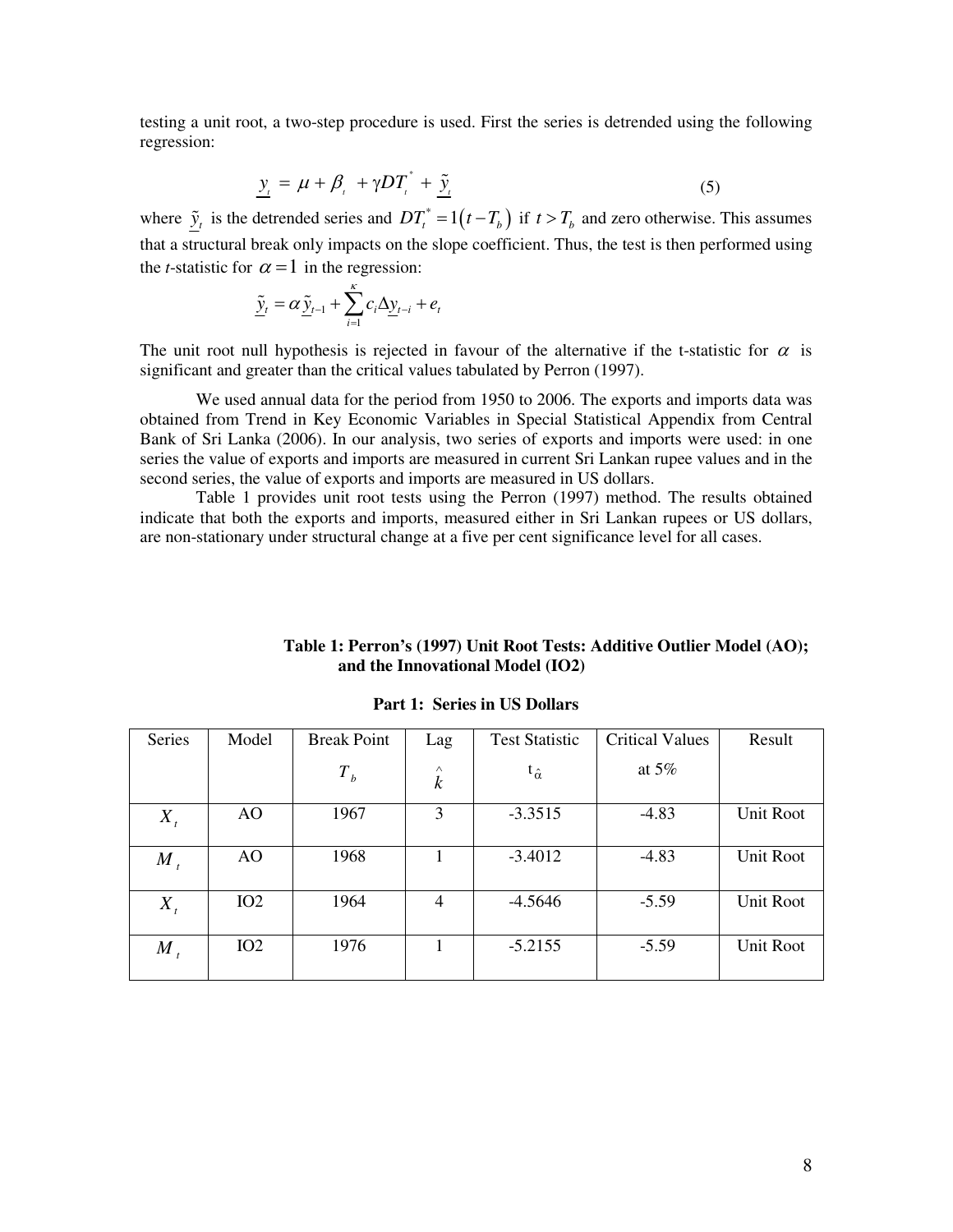| Series  | Model | <b>Break Point</b> | Lag                         | <b>Test Statistic</b> | <b>Critical Values</b> | Result    |
|---------|-------|--------------------|-----------------------------|-----------------------|------------------------|-----------|
|         |       | $T_{b}$            | $\land$<br>$\boldsymbol{k}$ | $t_{\hat{\alpha}}$    | at $5\%$               |           |
| $X_t$   | AO    | 1991               | 4                           | $-3.4851$             | $-4.83$                | Unit Root |
| $M_{t}$ | AO    | 2004               | $\overline{4}$              | $-3.7493$             | $-4.83$                | Unit Root |
| $X_t$   | IO2   | 1999               | 4                           | $-2.8519$             | $-5.59$                | Unit Root |
| $M_{t}$ | IO2   | 2003               | 4                           | $-2.9401$             | $-5.59$                | Unit Root |

**Part 2: Series in Sri Lankan Rupees** 

### *Cointegration*

Once the order of integration of each variable is determined, we tested for cointegration. As mentioned earlier, ignoring the issue of potential structural breaks can render invalid statistical results not only for unit roots tests but also in terms of cointegration tests. Kunitomo (1996) argued that in the presence of structural change, traditional cointegration tests which do not allow for a structural break may produce 'spurious cointegration results'. The effect of potential structural breaks on the result of the ADF test for cointegration was also recognized by Gregory and Hansen (1996). They show that ADF test tends to under-reject the null hypothesis of no cointegration in the presence of a structural break. Considering the importance of the effects of a potential structural break, we applied the Gregory and Hansen (1996) cointegration procedure that allows for an endogenously determined structural break. The problem of estimating cointegration relationships in the presence of potential structural break is addressed by Gregory and Hansen by introducing a residual based technique. The technique is to test the null hypothesis of no cointegration against the alternative of cointegration with a structural break. Here, the break point is unknown and is determined by finding the minimum values for the ADF t-statistic.

The Gregory and Hansen procedure takes into account the existence of a potential unknown and an endogenously determined single break, allowing for structural shifts in either the intercept alone, in both trend and level shift or a full break. That is, Gregory and Hansen present three models for testing cointegration where they allow for the existence of structural break in the cointgerating vector.

The first model is known as a level shift model (Model C). This model contains an intercept and a level shift dummy as follows:

$$
y_{1t} = u_1 + u_2 \phi_{1\tau} + \alpha^T y_{2t} + e_t \qquad \qquad t = 1,..., n. \tag{6}
$$

The second model (C/T) contains an intercept and a trend with a level shift dummy:

$$
y_{1t} = u_1 + u_2 \phi_{1t} + \beta t + \alpha^T y_{2t} + e_t \qquad \qquad t = 1,..., n. \tag{7}
$$

The third model is the full break model called a regime shift (C/S), allowing for change in both intercept and slope as follows:

$$
y_{1t} = u_1 + u_2 \phi_{1\tau} + \alpha_1^T y_{2t} + \alpha_2^T y_{2t} \phi_{t\tau} + e_t \qquad t = 1,..., n.
$$
 (8)

Model C/S includes two dummy variables, one for the intercept and one for the slope.

In the context of our analysis,  $y_{1t}$  and  $y_{2t}$  are the exports and imports;  $u_1$  and  $\alpha_1$  are the intercept and slope coefficients before the shift;  $u_2$  and  $\alpha_2$  denote the changes to the intercept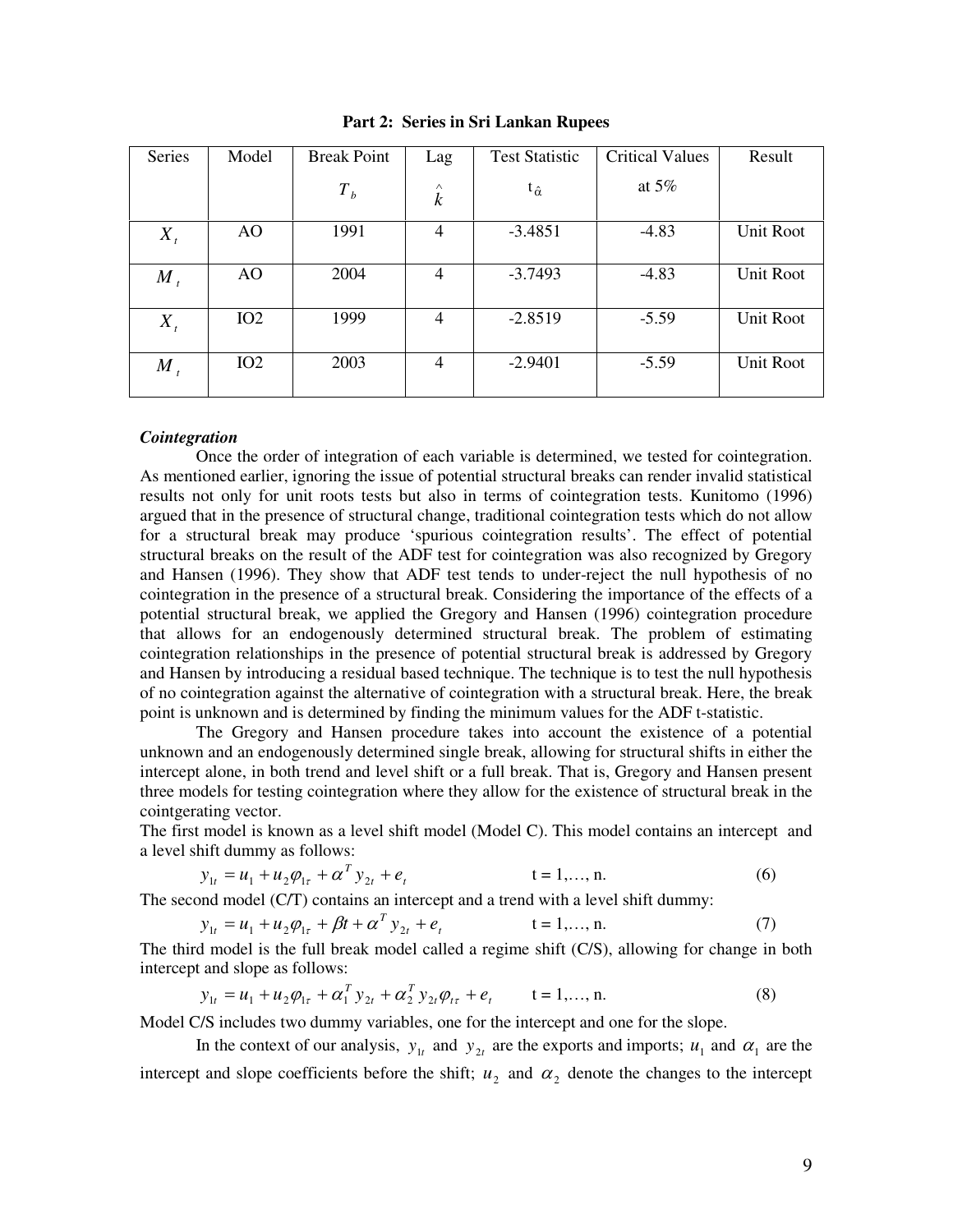and slope coefficients at the time of the shift. The dummy variable is denoted by  $\varphi_{1\tau}$  and is defined by:

$$
\varphi_{1\tau} = 0
$$
, if  $t \leq [\eta \tau]$  and  $\varphi_{1\tau} = 1$ , if  $t > [\eta \tau]$ 

where the unknown parameter  $\tau \varepsilon (0,1)$  denotes the relative timing of the change point.

The three models (expressions 6-8) are estimated to determine the time of the structural break and also to test for the existence of cointegration relationship between exports and imports. The results and the critical values are reported in Table 2. First part of Table 2 reports results for exports and imports series measured in US dollar terms. These results suggest that models C and C/S do not reject the null of no cointegration at the five per cent significance level. However, model C/T rejects the null of no cointegration at the five per cent significance level. The break dates of 1979, 1985 and 1991 detected by the Gregory and Hansen procedure correspond with the liberalization of the Sri Lanka economy in 1978, the civil war intensifying in 1983 and the escalation of violence between the Sri Lankan army and the separatists in 1990. The second part of Table 2 reports results for export and import measure in Sri Lankan Rupee terms. These results suggest the models C and C/T do not reject the null of no cointegration at the five per cent significance level. However, model C/S rejects the null of no cointegration at the five per cent significance level. The break dates of 1995 and 1998 detected by Gregory and Hansen procedure are different from the previous series. This break date is well explained by Kelegama (2006), "Increasing authoritarianism of the state, escalating the war from time to time, allegations of 'crony capitalism' in various private sector transactions and corruption slowed down the liberalization process by early 1994 – after which the administration became pre-occupied with the general elections in that year" (pp.56).

| <b>Series in US Dollars</b><br>Part 1: |                    |         |                       |                            |  |  |
|----------------------------------------|--------------------|---------|-----------------------|----------------------------|--|--|
| Model                                  | <b>Break Point</b> | ADF     | <b>Critical Value</b> | $Result*$                  |  |  |
|                                        |                    |         | 5%                    |                            |  |  |
| $\mathsf{C}$                           | 1991               | $-4.45$ | $-4.61$               | Do Not Reject the Null     |  |  |
|                                        |                    |         |                       | <b>Hypothesis</b>          |  |  |
| C/T                                    | 1979               | $-5.15$ | $-4.99$               | Reject the Null Hypothesis |  |  |
| C/S                                    | 1985               | $-4.62$ | $-4.95$               | Do Not Reject the Null     |  |  |
|                                        |                    |         |                       | Hypothesis                 |  |  |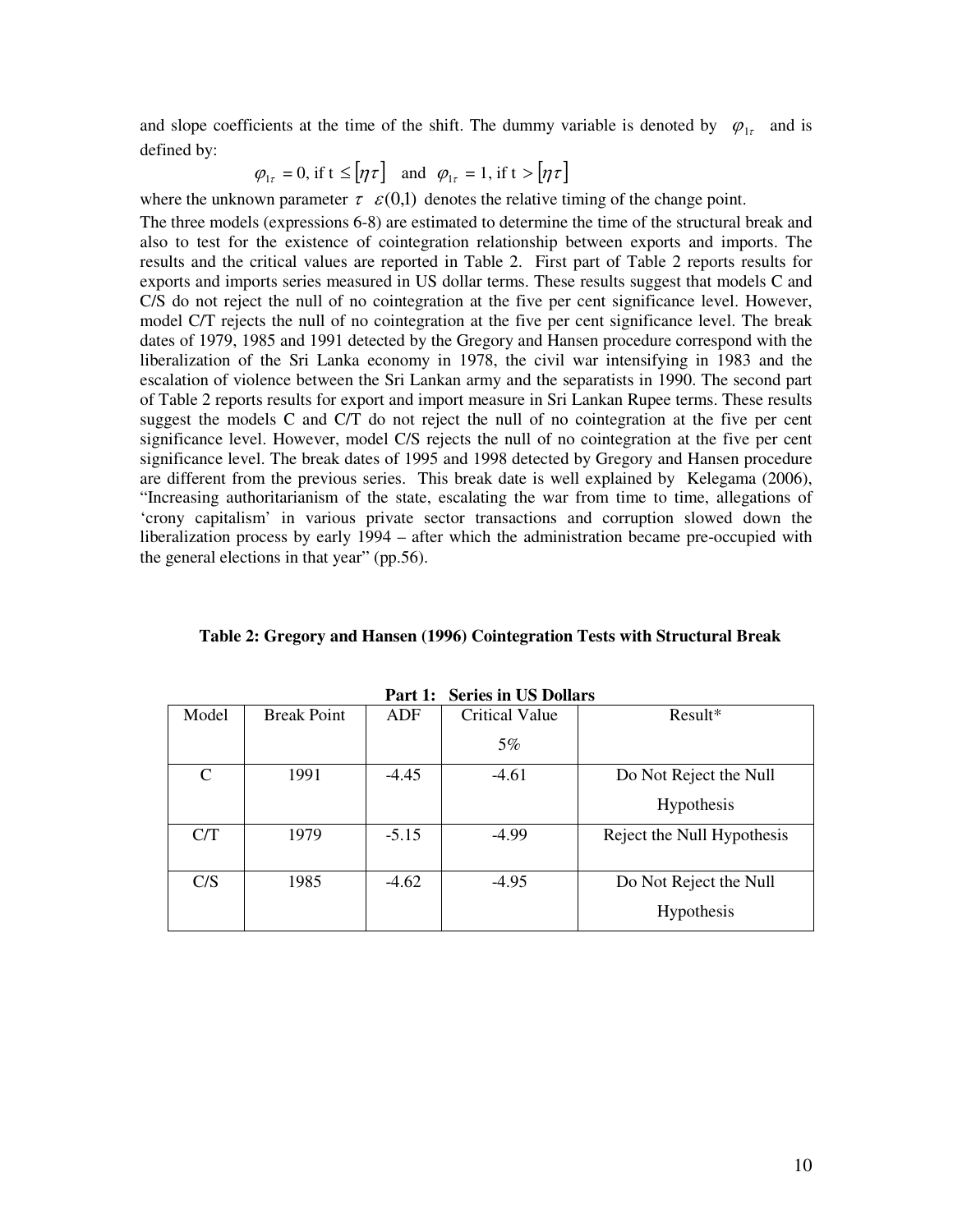| Model | <b>Break Point</b> | ADF     | <b>Critical Value</b> | Result*                    |
|-------|--------------------|---------|-----------------------|----------------------------|
|       |                    |         | $5\%$                 |                            |
| C     | 1995               | $-4.02$ | $-4.61$               | Do Not Reject the Null     |
|       |                    |         |                       | Hypothesis                 |
| C/T   | 1995               | $-4.00$ | $-4.99$               | Do Not Reject the Null     |
|       |                    |         |                       | Hypothesis                 |
| C/S   | 1998               | $-5.14$ | $-4.95$               | Reject the Null Hypothesis |
|       |                    |         |                       |                            |

**Part 2: Series in Sri Lankan Rupees** 

\* The null hypothesis being no cointegration between exports and imports. Critical values are provided by Gregory and Hansen (1996).

The results from the above analysis are inconclusive: in four cases, there is no cointegration between exports and imports but in two cases suggests that there is a cointegration between exports and imports. What does cointegration or lack of cointegration between imports and exports tell us about the state of the economy? According to Husted (1992), cointegration is to be expected under the hypothesis that the economy is working properly, and that breaking international budget constraints can lead to a lack of cointegration. This implies that sustained external imbalances are the outcome of distorted markets, or 'bad policy'. Irandoust and Ericsson (2004) argue that the lack of cointegration suggests fundamental policy problems, unless there are permanent productivity shocks that lead to a non-stationary import–export relationship. In a well functioning economy, without permanent one-sided productivity shocks, cointegration is to be expected. However, given the current global environment, the external balance is determined not only by trade balance, but also by the balance in the services and payments sector. This is more relevant to countries like Sri Lanka, where services exports and private remittances are very significant part of the current account. Generally speaking, the conclusion is that a lack of cointegration suggests fundamental policy problems which could be challenged in the current globalize economic environment. Therefore, future research into this issue should be directed to include those elements of the current account.

#### **5. Conclusion**

 The purpose of this paper was to investigate the sustainability of current account of Sri Lanka by employing the Husted (1992) testing procedure. The procedure used here is to estimate cointegration between exports and imports. In our analysis, two series of exports and imports were used: in one series the value of exports and imports are measured in US dollars and in the second series, the value of exports and imports are measured in current Sri Lankan rupee values. The period covered was 1950 to 2006. The results from the above analysis are inconclusive. In four cases, there is no cointegration between exports and imports; however, in two cases it is suggested that there is cointegration between exports and imports. In summary, a cointegration test based on the Gregory and Hansen approach does not support the existence of long-run equilibrium between exports and imports. The empirical findings suggest that the current account of Sri Lanka is not sustainable (and this violates its intertemporal budget constraint) in the longrun. However, given the changes in the world trade system further research is needed to include services and remittances of the current account.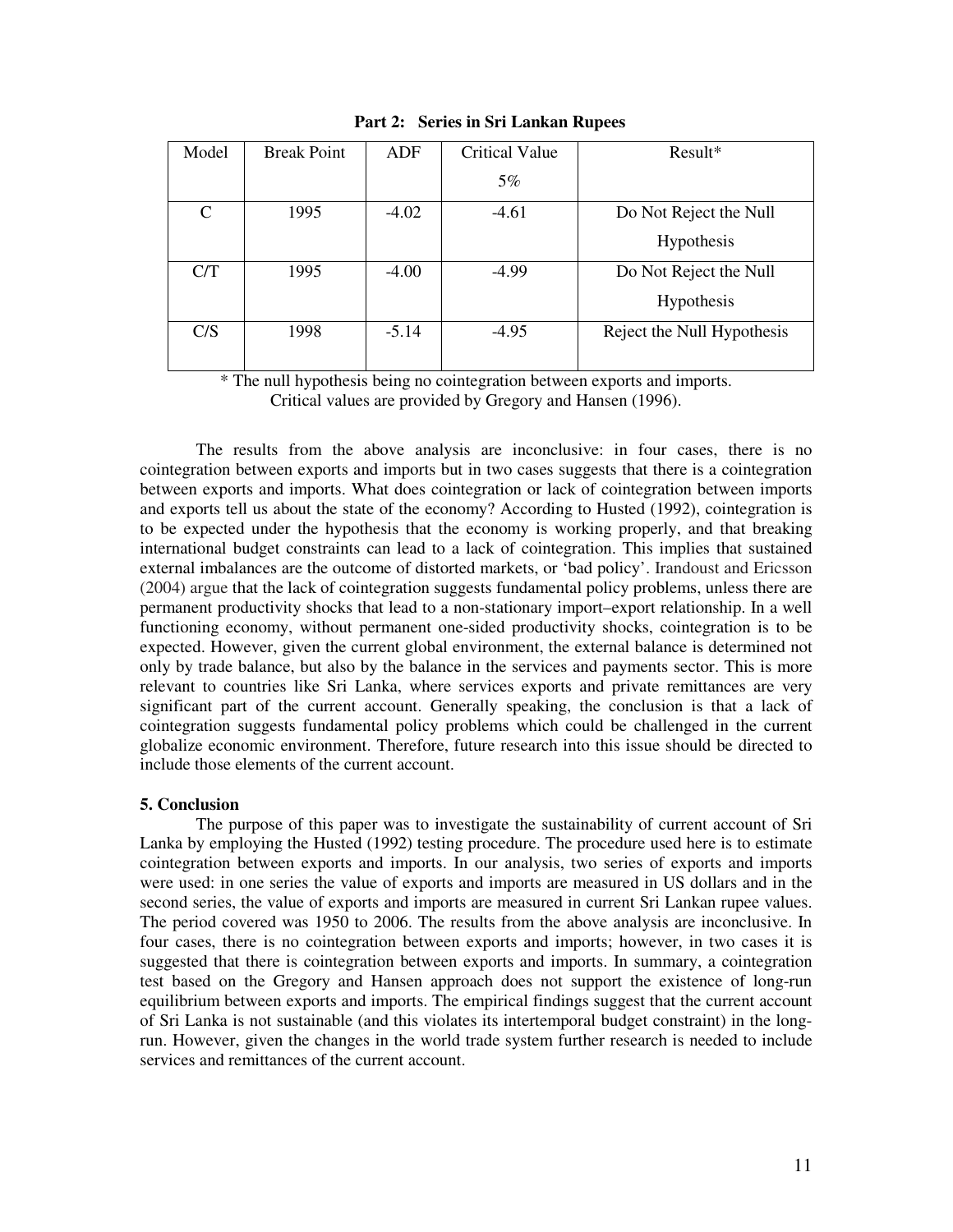#### **References**

- Apergis, N., K.P. Katrakilidis, and N.M. Tabakis (2000), 'Current account deficit sustainability: The case of Greece', *Applied Economic Letters*, **7:**599–603.
- Arize, A. (2002), "Imports and Exports in 50 Countries: Tests for Cointegration and Structural Break", *International Review of Economics and Finance*, Vol. 11:101-115.
- Athukoralan P. and S. Jayasuriya (1994), *Macroeconomic Policies, Prices and Growth in Sri Lanka*. Washington DC, 1969-1990: World Bank.
- Bahmani-Oskooee, M, (1994) "Are Imports and Exports of Australia Cointegrated?", *Journal of Empirical Integration*, Vol. 9 No. 4: 525-533.
- Bahmani-Oskooee, M. and H Rhee, (1997) "Are exports and imports of Korea Cointegrated?" International *Economic Journal*, Vol. 11: 109–14.
- Banerjee, A., R. L.Lumsdaine and J.H. Stock (1992), "Recursive and Sequential Tests of the Unit Root and Trend-Break Hypothesis: Theory and International Evidence", *Journal of Business and Economic Statistics*, Vol. 10: 271-287.
- Annual Report (2006), *Trends in Key Economic Variables* i*n Special Statistical Appendix*. Central Bank of Sri Lanka
- Christiano, L.J. (1992), "Searching for a Break in GNP", *Journal of Business and Economic Statistics Vol.* 10: 237-249.
- Cuthbertson, A.G and P. Athukorala (1991), 'Sri Lanka" in D. Papageougiou, M Michaely and A. M. Choksi (eds) *Liberalizing Foreign Trade, Vol. 5* Blackwell Publishers.
- Fountas, S., Wu, J-L. (1999), "Are The U.S. Current Account Deficits Really Sustainable?" *International Economic Journal*, 13(3), Autumn: 51-58.
- Glynn, J; N. Perera, and R. Verma, (2007), 'Unit Root Tests and Structural Breaks: A Survey with Applications', *Journal of Quantitative Methods for Economics and Business Administration*, June, pp. 63-79.
- Gregory, A. W and B. E. Hansen, (1996) "Tests for cointegration in models with regime and trend shifts", *Oxford bulletin of Economics and Statistics*, Vol. 58: 555-560.
- Hakkio, C. S. and Rush, M. (1991) "Is the budget deficit 'too large?", Economic Inquiry, Vol. 29: 425–429.
- Herzer, D. and Felcitas, N. L. D. (2006) "Is there a Long-run Relationship between Exports and Imports in Chile?" *Applied Economic Letters,* Vol. 13: 981–986.
- Husted S. (1992), "The Emerging U.S. Current Account Deficit in the 1980s: A Cointegration Analysis," *The Review of Economics and Statistics*, February: 159-166.
- Irandoust, M and J. Ericsson, (2004), "Are Imports and Exports Cointegration? An International Comparison", *Metroeconomica*, Vol. 55(1), pp. 49 – 64.
- Jayawardena, L., Maasland, A and Radhakrishnan, P. N., (1987, *Stabilization and Adjustment Policies and Programs: Sri Lanka* SWIDER, Country Study No. 15, Helsinki.
- Kelegama, S., (2006), *Development under Stress: Sri Lankan Economy in Transition* Sage Publications India: New Delhi.
- Kunitomo, N. (1996), 'Tests of Unit Roots and Cointegration Hypotheses in Econometric Models', *Japanese Economic Review*, 47(1), pp. 79-109.
- Lumsdaine, R. L., and D. H. Papell (1997), "Multiple Trend Breaks and the Unit Root Hypothesis", *Review of Economics and Statistics*, Vol. 79, No. 2, pp. 212-218.
- Narayan, P.K. and S. Narayan (2005), 'Are exports and imports cointegrated? Evidence

from 22 least developed countries', *Applied Economic Letters*, 12, pp. 375-37 8.